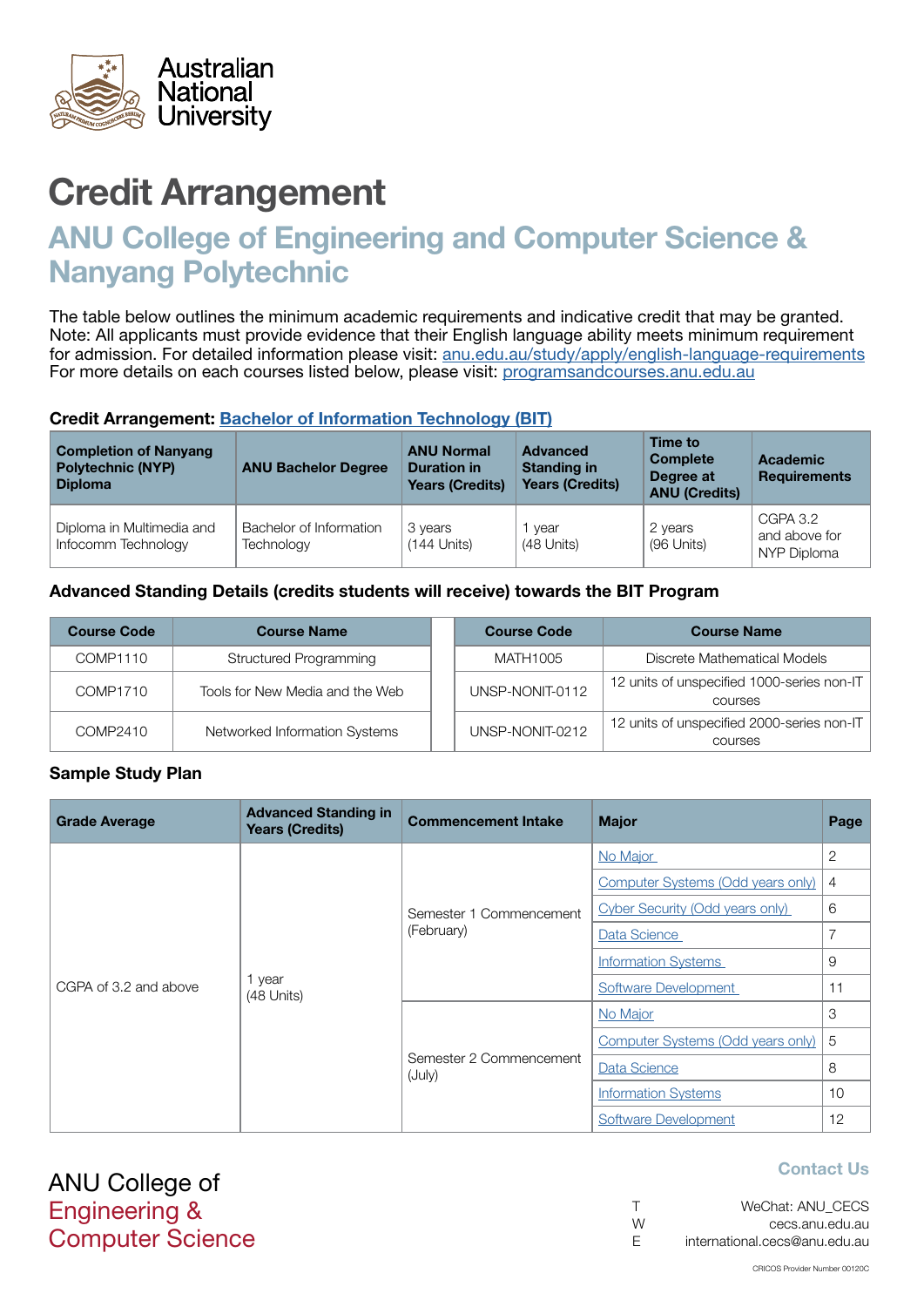<span id="page-1-0"></span>

# ANU College of Engineering and Computer Science & Nanyang Polytechnic

The table below outlines the minimum academic requirements and indicative credit that may be granted. Note: All applicants must provide evidence that their English language ability meets minimum requirement for admission. For detailed information please visit: [anu.edu.au/study/apply/english-language-requirements](http://anu.edu.au/study/apply/english-language-requirements)

## Credit Arrangement: [Bachelor of](http://programsandcourses.anu.edu.au/program/BIT) Information Technology (BIT)

| <b>Completion of Nanyang</b><br><b>Polytechnic (NYP)</b><br><b>Diploma</b> | <b>ANU Bachelor Degree</b>            | <b>ANU Normal</b><br><b>Duration in</b><br><b>Years (Credits)</b> | <b>Advanced</b><br><b>Standing in</b><br><b>Years (Credits)</b> | Time to<br><b>Complete</b><br><b>Degree at ANU</b><br>(Credits) | Academic<br><b>Requirements</b>          |
|----------------------------------------------------------------------------|---------------------------------------|-------------------------------------------------------------------|-----------------------------------------------------------------|-----------------------------------------------------------------|------------------------------------------|
| Diploma in Multimedia and<br>Infocomm Technology                           | Bachelor of Information<br>Technology | 3 years<br>$(144$ Units)                                          | vear<br>(48 Units)                                              | 2 years<br>(96 Units)                                           | CGPA 3.2<br>and above for<br>NYP Diploma |

# Sample Study Plan: Semester 1 Commencement (February)

#### No major

Students study four courses per semester at ANU. For more details on each courses listed below, please visit: [programsandcourses.anu.edu.au](http://programsandcourses.anu.edu.au/program/BIT)

|                               | <b>ANU Semester 1 (February))</b>                                                                                                                                                                           | <b>ANU Semester 2 (July)</b>                                                                                                            |  |  |
|-------------------------------|-------------------------------------------------------------------------------------------------------------------------------------------------------------------------------------------------------------|-----------------------------------------------------------------------------------------------------------------------------------------|--|--|
| Year 1 at ANU<br>$(48$ units) | COMP1100 Programming as Problem Solving<br>COMP2300 Computer Organisation and Program<br>Execution<br>COMP2420 Introduction to Data Management,<br>$\bullet$<br>Analysis and Security<br>Elective (6 units) | COMP1600 Foundations of Computing<br>COMP2100 Software Design Methodologies<br>2000/3000/4000-series IT (6 units)<br>Elective (6 units) |  |  |
| Year 2 at ANU<br>$(48$ units) | 2000/3000/4000-series IT (6 units)<br>3000/4000-series IT (6 units)<br>3000/4000-series IT (6 units)<br>Elective (6 units)                                                                                  | 2000/3000/4000-series IT (6 units)<br>3000/4000-series IT (6 units)<br>3000/4000-series IT (6 units)<br>Elective (6 units)              |  |  |

NOTE: It is a student's responsibility to ensure the above is correct and satisfies the degree requirements of the program. This is a guide only and is provided to assist students with their enrolment planning. (Last Updated: March 2018)

For more details on Nanyang Polytechnic (NYP) partnership with ANU, please visit: https://cecs.anu.edu.au/study/partner-uni/nanyangpolytechnic

| $\top$ | WeChat: ANU CECS              |
|--------|-------------------------------|
| W      | cecs.anu.edu.au               |
| -F     | international.cecs@anu.edu.au |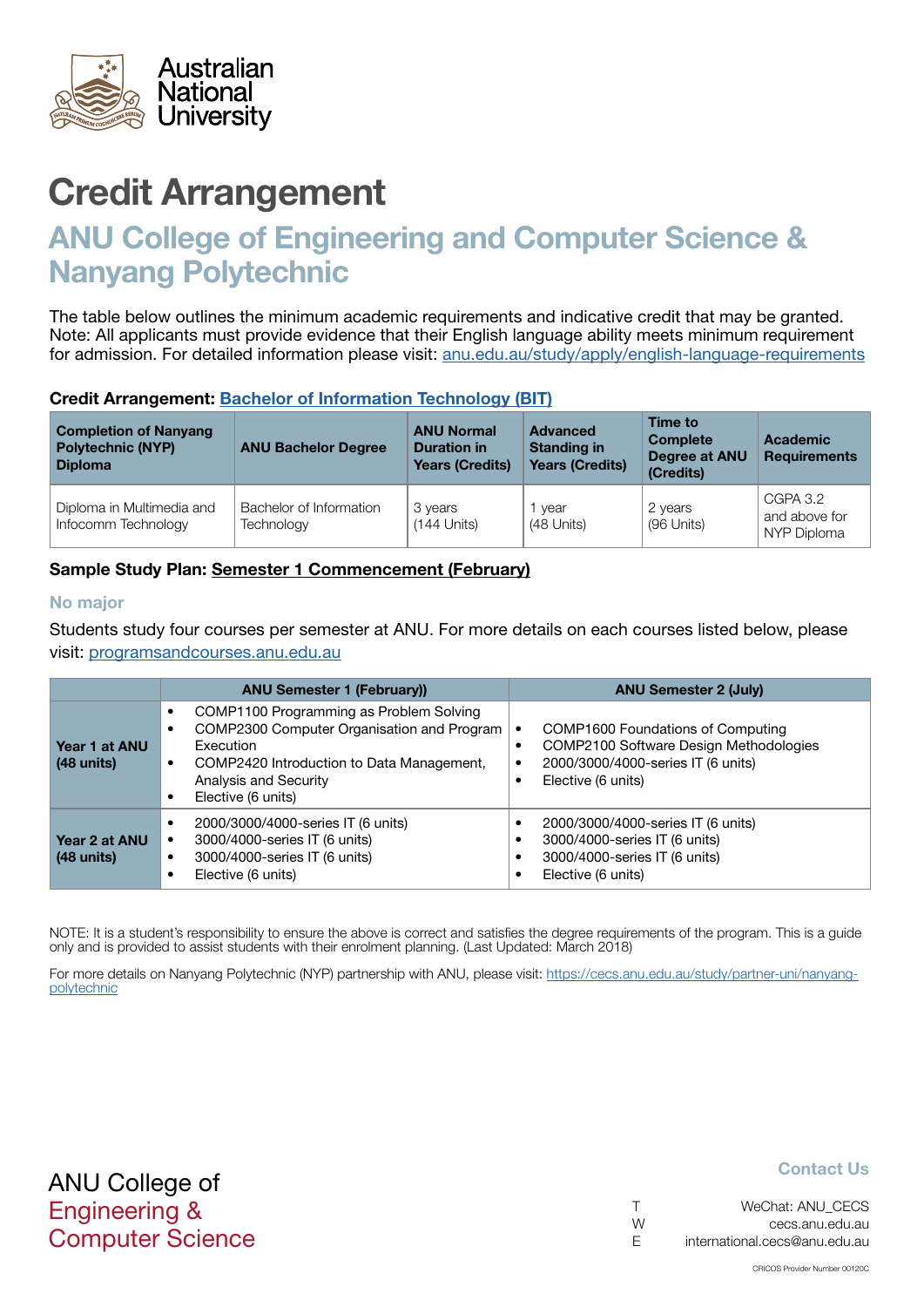<span id="page-2-0"></span>

# ANU College of Engineering and Computer Science & Nanyang Polytechnic

The table below outlines the minimum academic requirements and indicative credit that may be granted. Note: All applicants must provide evidence that their English language ability meets minimum requirement for admission. For detailed information please visit: [anu.edu.au/study/apply/english-language-requirements](http://anu.edu.au/study/apply/english-language-requirements)

## Credit Arrangement: [Bachelor of](http://programsandcourses.anu.edu.au/program/BIT) Information Technology (BIT)

| <b>Completion of Nanyang</b><br><b>Polytechnic (NYP)</b><br><b>Diploma</b> | <b>ANU Bachelor Degree</b>            | <b>ANU Normal</b><br><b>Duration in Years</b><br>(Credits) | Advanced<br><b>Standing in</b><br><b>Years (Credits)</b> | Time to<br><b>Complete</b><br>Degree at ANU<br>(Credits) | <b>Academic</b><br><b>Requirements</b>   |
|----------------------------------------------------------------------------|---------------------------------------|------------------------------------------------------------|----------------------------------------------------------|----------------------------------------------------------|------------------------------------------|
| Diploma in Multimedia and<br>Infocomm Technology                           | Bachelor of Information<br>Technology | 3 years<br>$(144$ Units)                                   | vear<br>(48 Units)                                       | 2 years<br>(96 Units)                                    | CGPA 3.2<br>and above for<br>NYP Diploma |

# Sample Study Plan: Semester 2 Commencement (July)

#### No major

Students study four courses per semester at ANU. For more details on each courses listed below, please visit: [programsandcourses.anu.edu.au](http://programsandcourses.anu.edu.au/program/BIT)

|                                       | <b>ANU Semester 1 (February))</b>                                                                                                                                                                                                        | <b>ANU Semester 2 (July)</b>                                                                                                                                         |
|---------------------------------------|------------------------------------------------------------------------------------------------------------------------------------------------------------------------------------------------------------------------------------------|----------------------------------------------------------------------------------------------------------------------------------------------------------------------|
| Year 1 at ANU<br>$(24 \text{ units})$ |                                                                                                                                                                                                                                          | COMP1100 Programming as Problem Solving<br>$\bullet$<br>COMP1600 Foundations of Computing<br>٠<br>2000/3000/4000-series IT (6 units)<br>٠<br>Elective (6 units)<br>٠ |
| Year 2 at ANU<br>$(48 \text{ units})$ | COMP2100 Software Design Methodologies<br>٠<br>COMP2300 Computer Organisation and Program<br>$\bullet$<br><b>Execution</b><br>COMP2420 Introduction to Data Management,<br>$\bullet$<br>Analysis and Security<br>Elective (6 units)<br>٠ | 2000/3000/4000-series IT (6 units)<br>3000/4000-series IT (6 units)<br>٠<br>3000/4000-series IT (6 units)<br>٠<br>Elective (6 units)<br>٠                            |
| Year 3 at ANU<br>$(24 \text{ units})$ | 2000/3000/4000-series IT (6 units)<br>٠<br>3000/4000-series IT (6 units)<br>٠<br>3000/4000-series IT (6 units)<br>٠<br>Elective (6 units)<br>٠                                                                                           |                                                                                                                                                                      |

NOTE: It is a student's responsibility to ensure the above is correct and satisfies the degree requirements of the program. This is a guide only and is provided to assist students with their enrolment planning. (Last Updated: March 2018)

For more details on Nanyang Polytechnic (NYP) partnership with ANU, please visit: https://cecs.anu.edu.au/study/partner-uni/nanyangpolytechnic

ANU College of Engineering & Computer Science

| $\top$ | WeChat: ANU CECS              |
|--------|-------------------------------|
| W      | cecs.anu.edu.au               |
| -F     | international.cecs@anu.edu.au |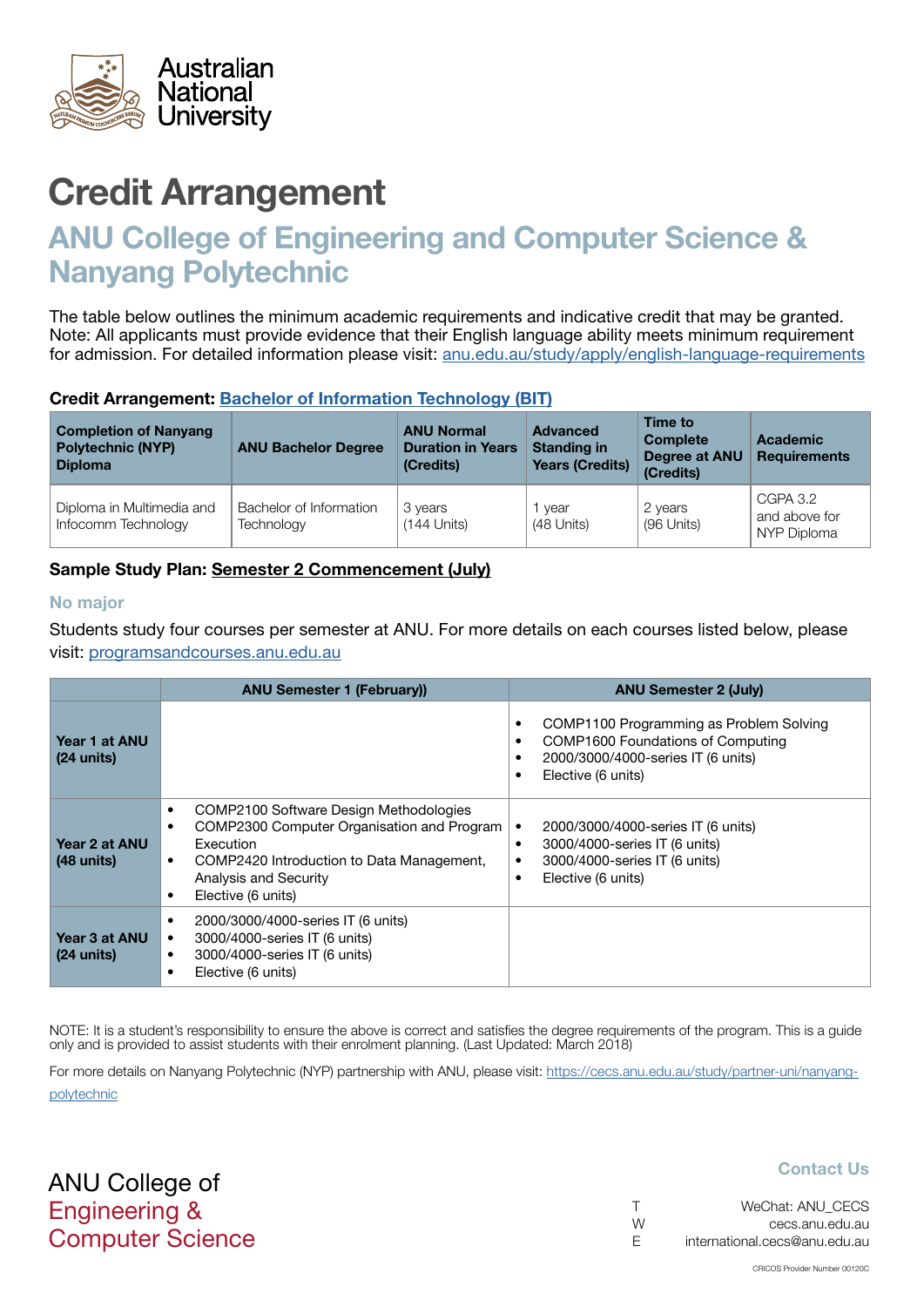<span id="page-3-0"></span>

# ANU College of Engineering and Computer Science & Nanyang Polytechnic

The table below outlines the minimum academic requirements and indicative credit that may be granted. Note: All applicants must provide evidence that their English language ability meets minimum requirement for admission. For detailed information please visit: [anu.edu.au/study/apply/english-language-requirements](http://anu.edu.au/study/apply/english-language-requirements)

## Credit Arrangement: [Bachelor of](http://programsandcourses.anu.edu.au/program/BIT) Information Technology (BIT)

| <b>Completion of Nanyang</b><br><b>Polytechnic (NYP)</b><br><b>Diploma</b> | <b>ANU Bachelor Degree</b>            | <b>ANU Normal</b><br><b>Duration in</b><br><b>Years (Credits)</b> | <b>Advanced</b><br><b>Standing in</b><br><b>Years (Credits)</b> | Time to<br><b>Complete</b><br>Degree at ANU<br>(Credits) | Academic<br><b>Requirements</b>          |
|----------------------------------------------------------------------------|---------------------------------------|-------------------------------------------------------------------|-----------------------------------------------------------------|----------------------------------------------------------|------------------------------------------|
| Diploma in Multimedia and<br>Infocomm Technology                           | Bachelor of Information<br>Technology | 3 years<br>$(144$ Units)                                          | vear<br>(48 Units)                                              | 2 years<br>(96 Units)                                    | CGPA 3.2<br>and above for<br>NYP Diploma |

# Sample Study Plan: Semester 1 Commencement (February)

#### Computer Systems Major

Students study four courses per semester at ANU. For more details on each courses listed below, please visit: [programsandcourses.anu.edu.au](http://programsandcourses.anu.edu.au/program/BIT)

|                               | <b>ANU Semester 1 (February))</b>                                                                                                                                                     | <b>ANU Semester 2 (July)</b>                                                                                                                |  |  |
|-------------------------------|---------------------------------------------------------------------------------------------------------------------------------------------------------------------------------------|---------------------------------------------------------------------------------------------------------------------------------------------|--|--|
| Year 1 at ANU<br>$(48$ units) | COMP1100 Programming as Problem Solving<br>COMP2100 Software Design Methodologies<br>COMP2300 Computer Organisation and Program<br>Execution<br>Elective (6 units)                    | <b>COMP1600 Foundations of Computing</b><br>COMP2310 Systems, Networks and Concurrency<br>Major (6 units) [1]<br>Elective (6 units)         |  |  |
| Year 2 at ANU<br>$(48$ units) | COMP2420 Introduction to Data Management,<br>Analysis and Security<br><b>COMP3310 Computer Networks</b><br><b>ENGN3213 Digital Systems and Microprocessors</b><br>Major (6 units) [1] | COMP3300 Operating Systems Implementation<br>2000/3000/4000-series IT (6 units)<br>3000/4000-series IT (6 units) [1]<br>Major (6 units) [1] |  |  |

NOTE: It is a student's responsibility to ensure the above is correct and satisfies the degree requirements of the program. This is a guide only and is provided to assist students with their enrolment planning. (Last Updated: March 2018)

For more details on Nanyang Polytechnic (NYP) partnership with ANU, please visit: https://cecs.anu.edu.au/study/partner-uni/nanyangpolytechnic

| $\top$ | WeChat: ANU CECS              |
|--------|-------------------------------|
| W      | cecs.anu.edu.au               |
| -F     | international.cecs@anu.edu.au |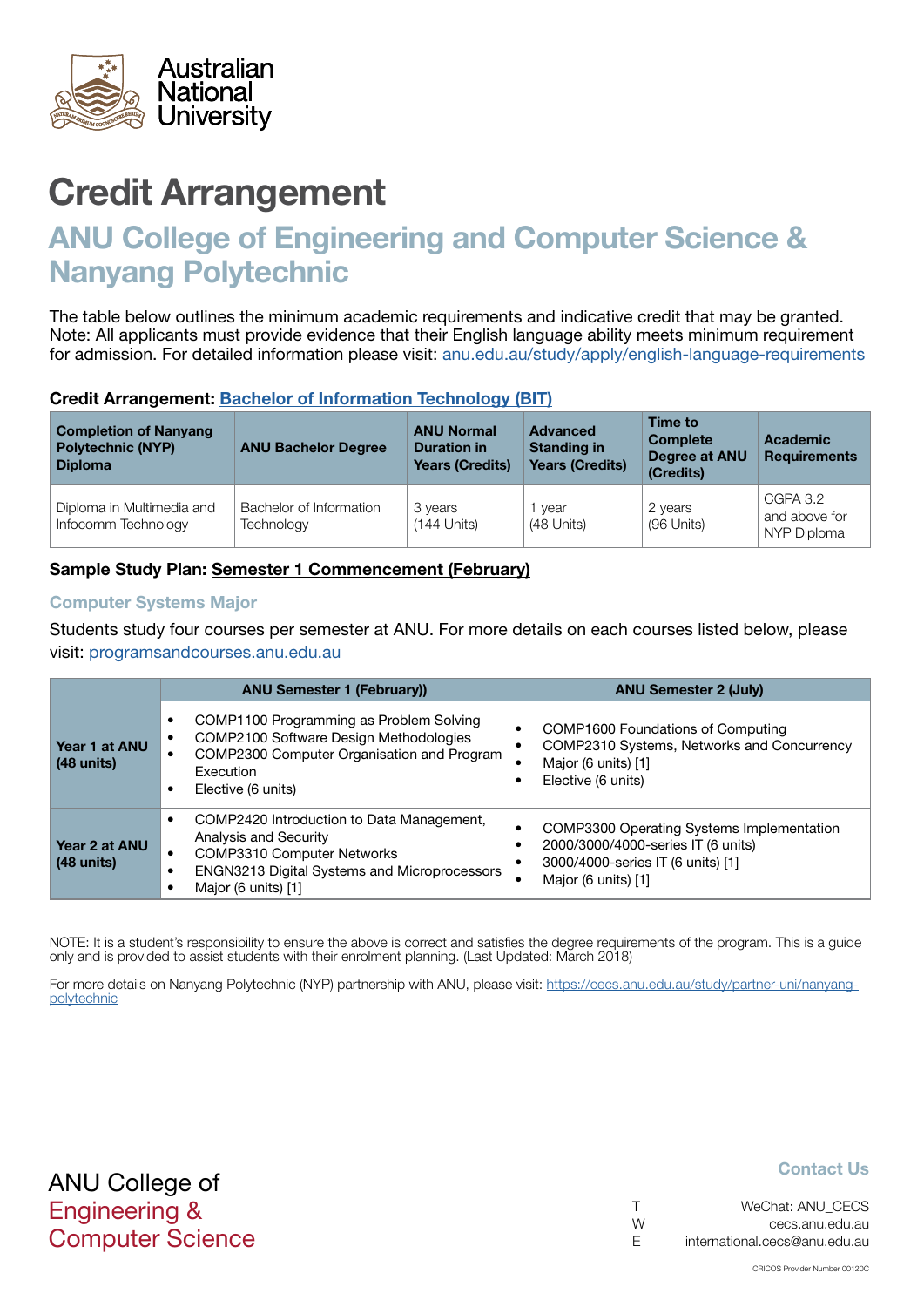<span id="page-4-0"></span>

# ANU College of Engineering and Computer Science & Nanyang Polytechnic

The table below outlines the minimum academic requirements and indicative credit that may be granted. Note: All applicants must provide evidence that their English language ability meets minimum requirement for admission. For detailed information please visit: [anu.edu.au/study/apply/english-language-requirements](http://anu.edu.au/study/apply/english-language-requirements)

## Credit Arrangement: [Bachelor of](http://programsandcourses.anu.edu.au/program/BIT) Information Technology (BIT)

| <b>Completion of Nanyang</b><br><b>Polytechnic (NYP)</b><br><b>Diploma</b> | <b>ANU Bachelor Degree</b>            | <b>ANU Normal</b><br><b>Duration in Years</b><br>(Credits) | Advanced<br><b>Standing in</b><br><b>Years (Credits)</b> | Time to<br><b>Complete</b><br>Degree at ANU<br>(Credits) | <b>Academic</b><br><b>Requirements</b>   |
|----------------------------------------------------------------------------|---------------------------------------|------------------------------------------------------------|----------------------------------------------------------|----------------------------------------------------------|------------------------------------------|
| Diploma in Multimedia and<br>Infocomm Technology                           | Bachelor of Information<br>Technology | 3 years<br>$(144$ Units)                                   | vear<br>(48 Units)                                       | 2 years<br>(96 Units)                                    | CGPA 3.2<br>and above for<br>NYP Diploma |

# Sample Study Plan: Semester 2 Commencement (July)

#### Computer Systems Major

Students study four courses per semester at ANU. For more details on each courses listed below, please visit: [programsandcourses.anu.edu.au](http://programsandcourses.anu.edu.au/program/BIT)

|                                       | <b>ANU Semester 1 (February))</b>                                                                                                                                                                                                                        | <b>ANU Semester 2 (July)</b>                                                                                                                                              |
|---------------------------------------|----------------------------------------------------------------------------------------------------------------------------------------------------------------------------------------------------------------------------------------------------------|---------------------------------------------------------------------------------------------------------------------------------------------------------------------------|
| Year 1 at ANU<br>$(24 \text{ units})$ |                                                                                                                                                                                                                                                          | COMP1100 Programming as Problem Solving<br>COMP1600 Foundations of Computing<br>$\bullet$<br>2000/3000/4000-series IT (6 units)<br>Elective (6 units)                     |
| Year 2 at ANU<br>$(48$ units)         | COMP2100 Software Design Methodologies<br>$\bullet$<br>COMP2300 Computer Organisation and Program<br>$\bullet$<br><b>Execution</b><br>COMP2420 Introduction to Data Management,<br>$\bullet$<br>Analysis and Security<br>Elective (6 units)<br>$\bullet$ | COMP2310 Systems, Networks and Concurrency<br><b>COMP3300 Operating Systems Implementation</b><br>٠<br>3000/4000-series IT (6 units) [1]<br>٠<br>Major (6 units) [1]<br>٠ |
| Year 3 at ANU<br>$(24 \text{ units})$ | <b>COMP3310 Computer Networks</b><br>$\bullet$<br>ENGN3213 Digital Systems and Microprocessors<br>$\bullet$<br>Major (6 units) [1]<br>$\bullet$<br>Major (6 units) [1]<br>$\bullet$                                                                      |                                                                                                                                                                           |

NOTE: It is a student's responsibility to ensure the above is correct and satisfies the degree requirements of the program. This is a guide only and is provided to assist students with their enrolment planning. (Last Updated: March 2018)

For more details on Nanyang Polytechnic (NYP) partnership with ANU, please visit: https://cecs.anu.edu.au/study/partner-uni/nanyangpolytechnic

ANU College of Engineering & Computer Science

| $\top$ | WeChat: ANU CECS              |
|--------|-------------------------------|
| W      | cecs.anu.edu.au               |
| -F     | international.cecs@anu.edu.au |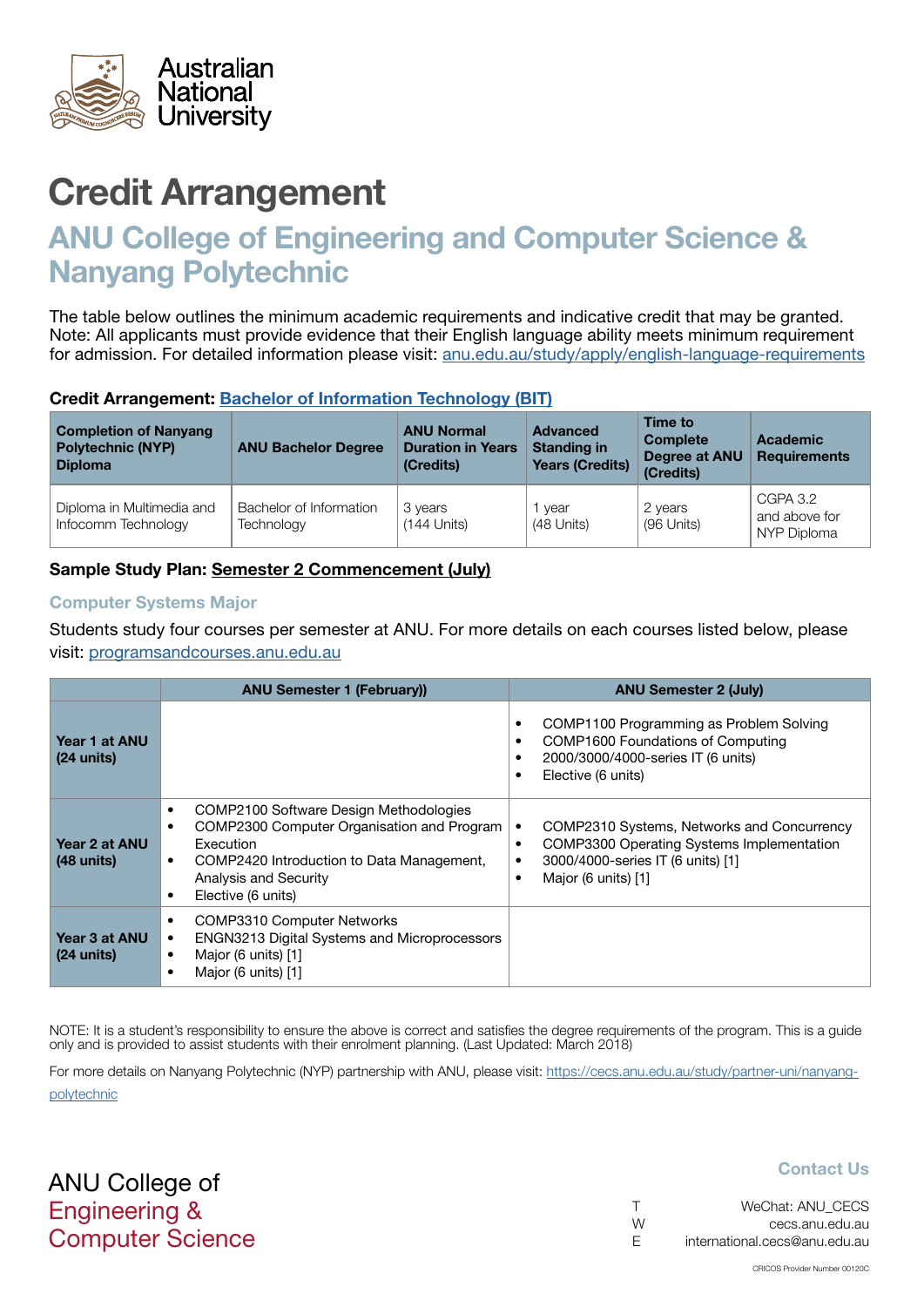<span id="page-5-0"></span>

# ANU College of Engineering and Computer Science & Nanyang Polytechnic

The table below outlines the minimum academic requirements and indicative credit that may be granted. Note: All applicants must provide evidence that their English language ability meets minimum requirement for admission. For detailed information please visit: [anu.edu.au/study/apply/english-language-requirements](http://anu.edu.au/study/apply/english-language-requirements)

## Credit Arrangement: [Bachelor of](http://programsandcourses.anu.edu.au/program/BIT) Information Technology (BIT)

| <b>Completion of Nanyang</b><br><b>Polytechnic (NYP)</b><br><b>Diploma</b> | <b>ANU Bachelor Degree</b>            | <b>ANU Normal</b><br><b>Duration in</b><br><b>Years (Credits)</b> | <b>Advanced</b><br><b>Standing in</b><br><b>Years (Credits)</b> | Time to<br><b>Complete</b><br><b>Degree at ANU</b><br>(Credits) | Academic<br><b>Requirements</b>          |
|----------------------------------------------------------------------------|---------------------------------------|-------------------------------------------------------------------|-----------------------------------------------------------------|-----------------------------------------------------------------|------------------------------------------|
| Diploma in Multimedia and<br>Infocomm Technology                           | Bachelor of Information<br>Technology | 3 years<br>$(144$ Units)                                          | vear<br>(48 Units)                                              | 2 years<br>(96 Units)                                           | CGPA 3.2<br>and above for<br>NYP Diploma |

# Sample Study Plan: Semester 1 Commencement (February)

#### Cyber Security Major

Students study four courses per semester at ANU. For more details on each courses listed below, please visit: [programsandcourses.anu.edu.au](http://programsandcourses.anu.edu.au/program/BIT)

|                                       | <b>ANU Semester 1 (February))</b>                                                                                                                                                                                       | <b>ANU Semester 2 (July)</b>                                                                                                                                                                                          |
|---------------------------------------|-------------------------------------------------------------------------------------------------------------------------------------------------------------------------------------------------------------------------|-----------------------------------------------------------------------------------------------------------------------------------------------------------------------------------------------------------------------|
| Year 1 at ANU<br>$(48$ units)         | COMP1100 Programming as Problem Solving<br>COMP2300 Computer Organisation and Program<br><b>Execution</b><br>COMP2420 Introduction to Data Management,<br>Analysis and Security<br>CRIM2010 Cybercrime: an introduction | <b>COMP1600 Foundations of Computing</b><br>$\bullet$<br>COMP2100 Software Design Methodologies<br>COMP2310 Systems, Networks and Concurrency<br>$\bullet$<br><b>COMP2700 Cyber Security Foundations</b><br>$\bullet$ |
| Year 2 at ANU<br>$(48 \text{ units})$ | <b>COMP3310 Computer Networks</b><br>COMP3702 Offensive Cyber Security Operations<br>Elective (6 units)<br>Elective (6 units) [1]                                                                                       | COMP3300 Operating Systems Implementation<br>٠<br>COMP3701 Defensive Cyber Security Operations<br>Elective (6 units)<br>Elective (6 units) [1]                                                                        |

[1] At least one of these must be from the second list in the major.

NOTE: It is a student's responsibility to ensure the above is correct and satisfies the degree requirements of the program. This is a guide only and is provided to assist students with their enrolment planning. (Last Updated: March 2018)

For more details on Nanyang Polytechnic (NYP) partnership with ANU, please visit: https://cecs.anu.edu.au/study/partner-uni/nanyangpolytechnic

| $\top$ | WeChat: ANU CECS              |
|--------|-------------------------------|
| W      | cecs.anu.edu.au               |
| -F     | international.cecs@anu.edu.au |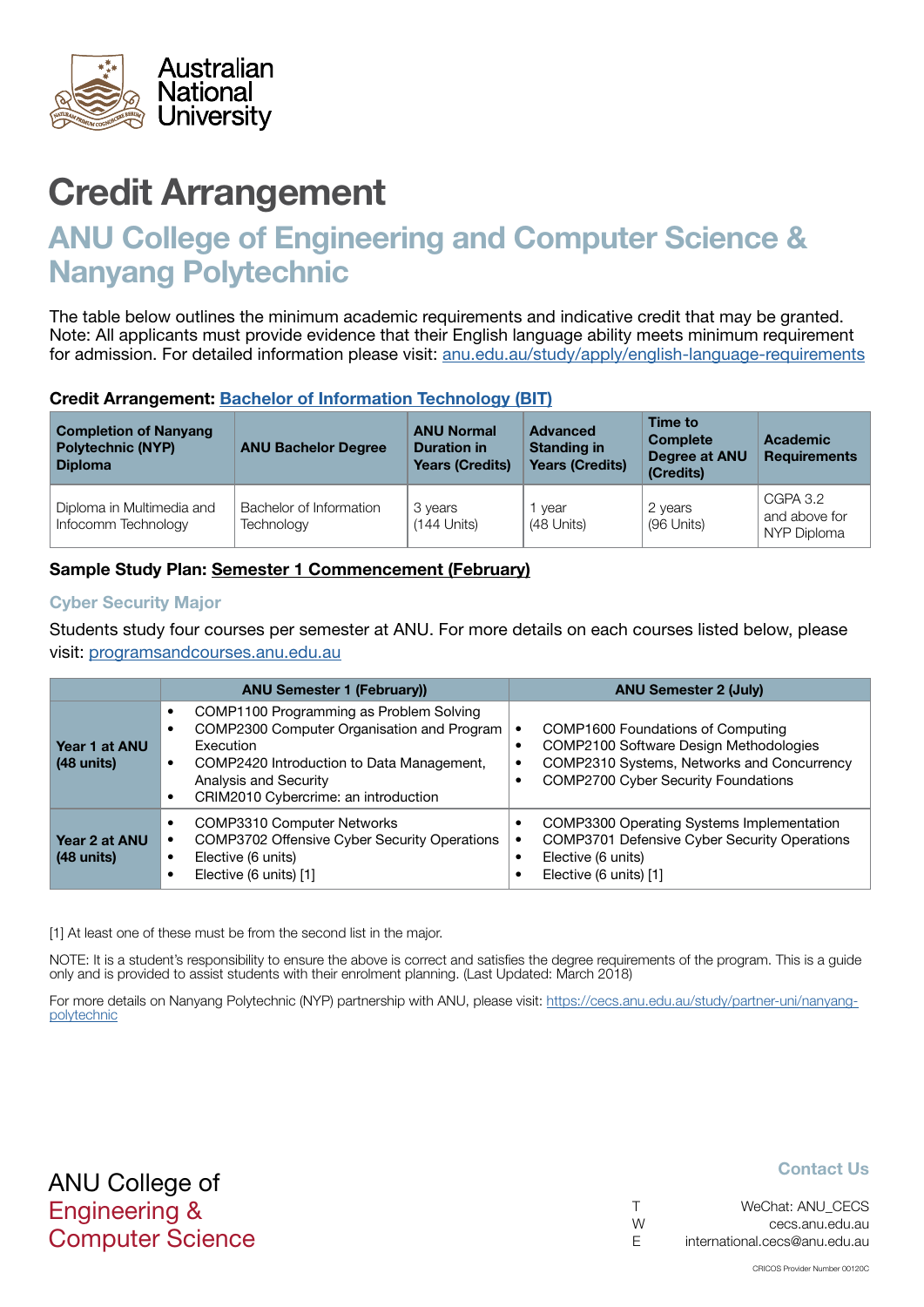<span id="page-6-0"></span>

# ANU College of Engineering and Computer Science & Nanyang Polytechnic

The table below outlines the minimum academic requirements and indicative credit that may be granted. Note: All applicants must provide evidence that their English language ability meets minimum requirement for admission. For detailed information please visit: [anu.edu.au/study/apply/english-language-requirements](http://anu.edu.au/study/apply/english-language-requirements)

## Credit Arrangement: Bachelor of Information Technology (BIT)

| <b>Completion of Nanyang</b><br><b>Polytechnic (NYP)</b><br><b>Diploma</b> | <b>ANU Bachelor Degree</b>            | <b>ANU Normal</b><br><b>Duration in</b><br><b>Years (Credits)</b> | <b>Advanced</b><br><b>Standing in</b><br><b>Years (Credits)</b> | Time to<br><b>Complete</b><br><b>Degree at ANU</b><br>(Credits) | Academic<br><b>Requirements</b>          |
|----------------------------------------------------------------------------|---------------------------------------|-------------------------------------------------------------------|-----------------------------------------------------------------|-----------------------------------------------------------------|------------------------------------------|
| Diploma in Multimedia and<br>Infocomm Technology                           | Bachelor of Information<br>Technology | 3 years<br>$(144$ Units)                                          | vear<br>(48 Units)                                              | 2 years<br>(96 Units)                                           | CGPA 3.2<br>and above for<br>NYP Diploma |

# Sample Study Plan: Semester 1 Commencement (February)

#### Data Science Major

Students study four courses per semester at ANU. For more details on each courses listed below, please visit: [programsandcourses.anu.edu.au](http://programsandcourses.anu.edu.au/program/BIT)

|                               | <b>ANU Semester 1 (February))</b>                                                                                                                                                                                                          | <b>ANU Semester 2 (July)</b>                                                                                                                   |
|-------------------------------|--------------------------------------------------------------------------------------------------------------------------------------------------------------------------------------------------------------------------------------------|------------------------------------------------------------------------------------------------------------------------------------------------|
| Year 1 at ANU<br>$(48$ units) | COMP1100 Programming as Problem Solving<br>COMP2300 Computer Organisation and Program<br>$\bullet$<br><b>Execution</b><br>COMP2420 Introduction to Data Management,<br>$\bullet$<br>Analysis and Security<br>3000/4000-series IT (6 units) | COMP1600 Foundations of Computing<br>COMP2100 Software Design Methodologies<br><b>COMP2400 Relational Databases</b><br>COMP3430 Data Wrangling |
| Year 2 at ANU<br>$(48$ units) | COMP3425 Data Mining<br>٠<br>COMP3620 Artificial Intelligence<br>$\bullet$<br>COMP4660 Bio-inspired Computing: Applica-<br>tions and Interfaces<br>COMP4670 Introduction to Statistical Machine<br>$\bullet$<br>Learning                   | <b>COMP4650 Document Analysis</b><br>Major (6 units) [1]<br>Elective (6 units)<br>Elective (6 units)                                           |

[1] Must be one of comp4620/comp4680, one of which is offered in odd years and the other in even years.

NOTE: It is a student's responsibility to ensure the above is correct and satisfies the degree requirements of the program. This is a guide only and is provided to assist students with their enrolment planning. (Last Updated: March 2018)

For more details on Nanyang Polytechnic (NYP) partnership with ANU, please visit: https://cecs.anu.edu.au/study/partner-uni/nanyangpolytechnic

ANU College of Engineering & Computer Science

| $\top$ | WeChat: ANU CECS              |
|--------|-------------------------------|
| W      | cecs.anu.edu.au               |
| E      | international.cecs@anu.edu.au |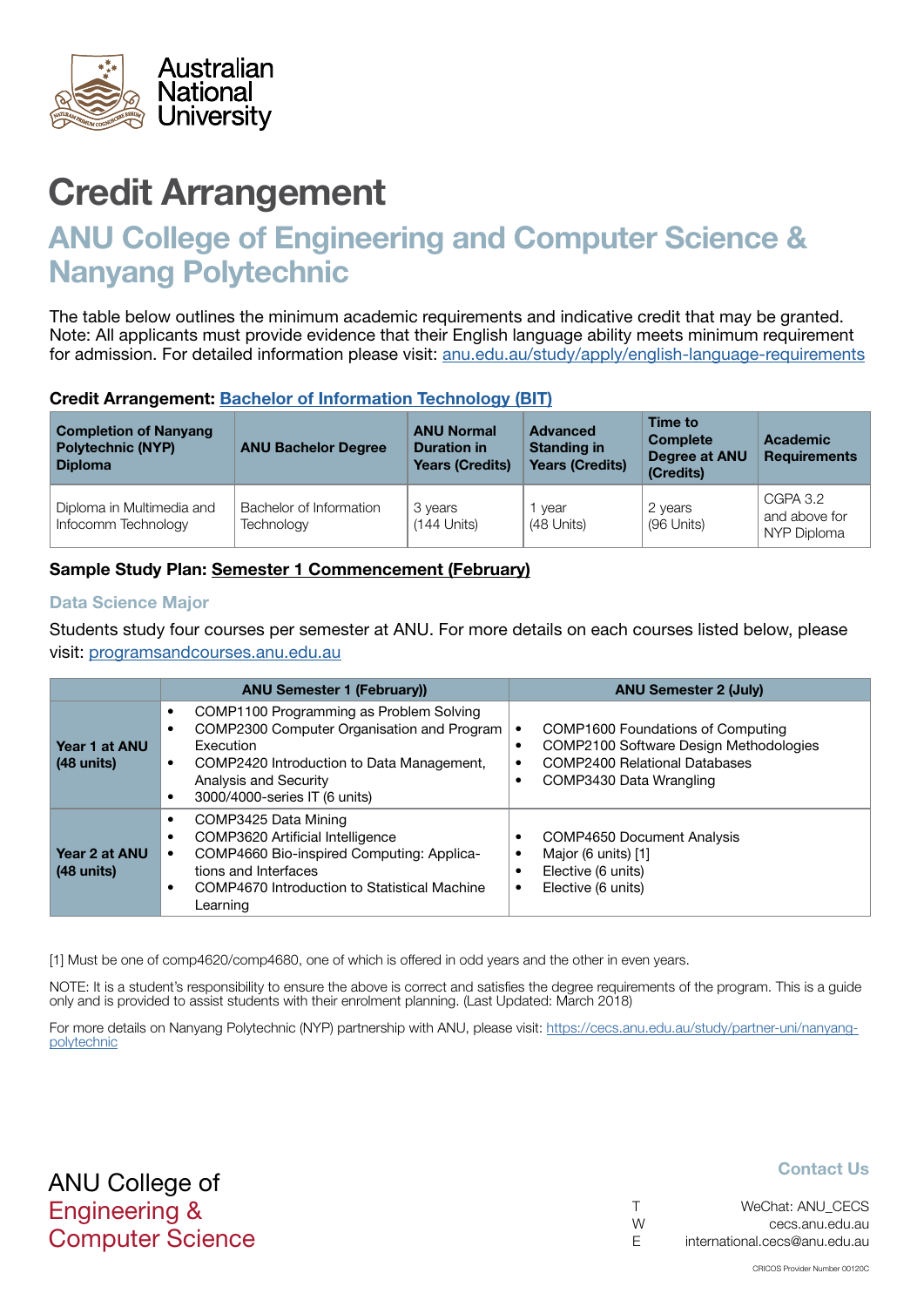<span id="page-7-0"></span>

# ANU College of Engineering and Computer Science & Nanyang Polytechnic

The table below outlines the minimum academic requirements and indicative credit that may be granted. Note: All applicants must provide evidence that their English language ability meets minimum requirement for admission. For detailed information please visit: [anu.edu.au/study/apply/english-language-requirements](http://anu.edu.au/study/apply/english-language-requirements)

## Credit Arrangement: [Bachelor of](http://programsandcourses.anu.edu.au/program/BIT) Information Technology (BIT)

| <b>Completion of Nanyang</b><br><b>Polytechnic (NYP)</b><br><b>Diploma</b> | <b>ANU Bachelor Degree</b>            | <b>ANU Normal</b><br><b>Duration in Years</b><br>(Credits) | Advanced<br><b>Standing in</b><br><b>Years (Credits)</b> | Time to<br><b>Complete</b><br>Degree at ANU<br>(Credits) | <b>Academic</b><br><b>Requirements</b>   |
|----------------------------------------------------------------------------|---------------------------------------|------------------------------------------------------------|----------------------------------------------------------|----------------------------------------------------------|------------------------------------------|
| Diploma in Multimedia and<br>Infocomm Technology                           | Bachelor of Information<br>Technology | 3 years<br>$(144$ Units)                                   | vear<br>(48 Units)                                       | 2 years<br>(96 Units)                                    | CGPA 3.2<br>and above for<br>NYP Diploma |

# Sample Study Plan: Semester 2 Commencement (July)

#### Data Science Major

ANU College of Engineering &

Computer Science

Students study four courses per semester at ANU. For more details on each courses listed below, please visit: [programsandcourses.anu.edu.au](http://programsandcourses.anu.edu.au/program/BIT)

|                                       | <b>ANU Semester 1 (February))</b>                                                                                                                                                                                                     | <b>ANU Semester 2 (July)</b>                                                                                                                          |
|---------------------------------------|---------------------------------------------------------------------------------------------------------------------------------------------------------------------------------------------------------------------------------------|-------------------------------------------------------------------------------------------------------------------------------------------------------|
| Year 1 at ANU<br>$(24 \text{ units})$ |                                                                                                                                                                                                                                       | COMP1100 Programming as Problem Solving<br>COMP1600 Foundations of Computing<br><b>COMP2400 Relational Databases</b><br>3000/4000-series IT (6 units) |
| Year 2 at ANU<br>$(48$ units)         | COMP2420 Introduction to Data Management,<br>٠<br><b>Analysis and Security</b><br>COMP3425 Data Mining<br>$\bullet$<br>COMP3620 Artificial Intelligence<br>٠<br>COMP4670 Introduction to Statistical Machine<br>$\bullet$<br>Learning | COMP3430 Data Wrangling<br><b>COMP4650 Document Analysis</b><br>Major (6 units) [1]<br>Elective (6 units)<br>٠                                        |
| Year 3 at ANU<br>$(24 \text{ units})$ | COMP2100 Software Design Methodologies<br>٠<br>COMP2300 Computer Organisation and Program<br>٠<br>Execution<br>COMP4660 Bio-inspired Computing:<br>$\bullet$<br>Applications and Interfaces<br>Elective (6 units)<br>٠                |                                                                                                                                                       |

[1] Must be one of comp4620/comp4680, one of which is offered in odd years and the other in even years.

NOTE: It is a student's responsibility to ensure the above is correct and satisfies the degree requirements of the program. This is a guide only and is provided to assist students with their enrolment planning. (Last Updated: March 2018)

For more details on Nanyang Polytechnic (NYP) partnership with ANU, please visit: https://cecs.anu.edu.au/study/partner-uni/nanyangpolytechnic

|   | WeChat: ANU CECS              |
|---|-------------------------------|
| W | cecs.anu.edu.au               |
| E | international.cecs@anu.edu.au |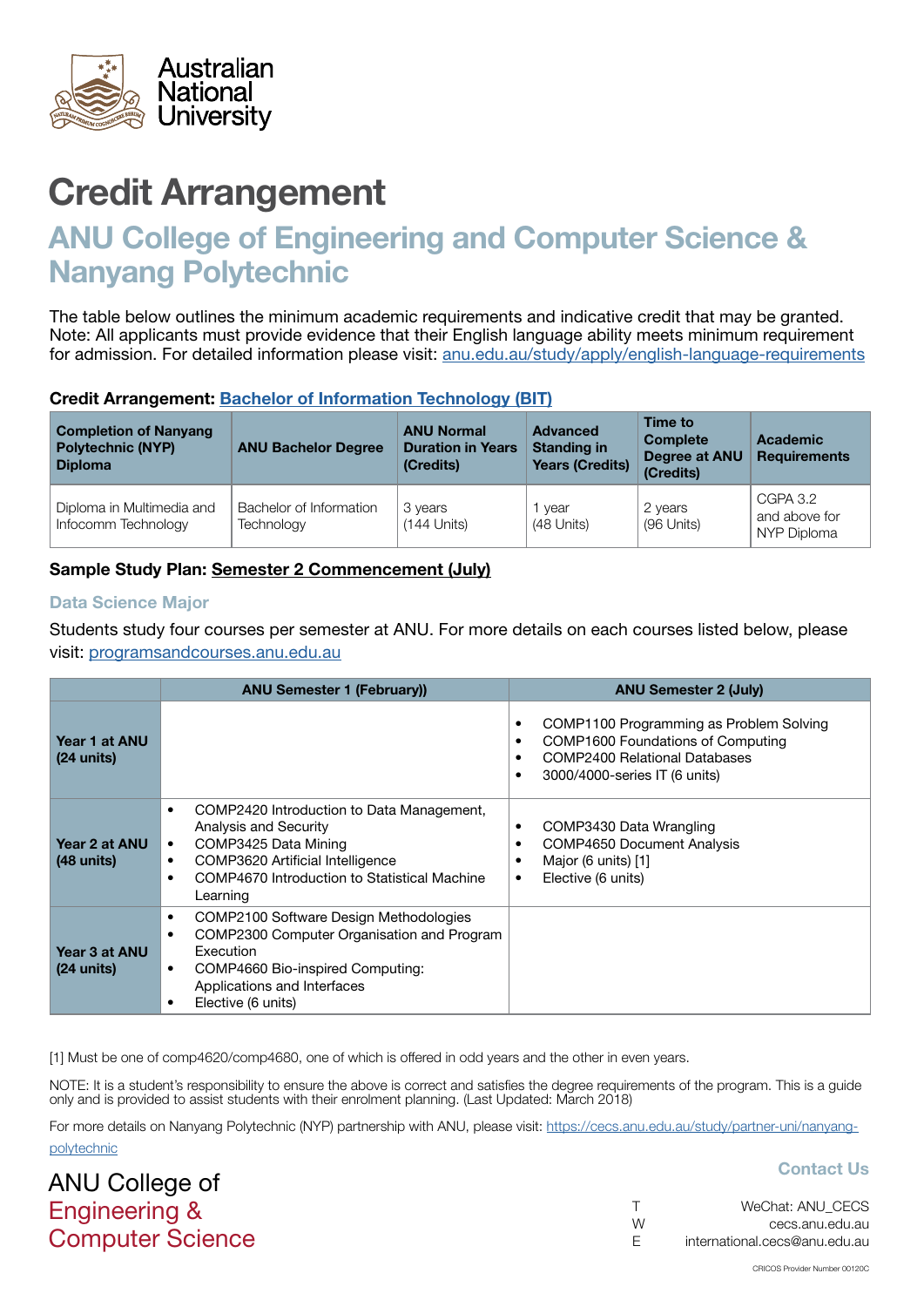<span id="page-8-0"></span>

# ANU College of Engineering and Computer Science & Nanyang Polytechnic

The table below outlines the minimum academic requirements and indicative credit that may be granted. Note: All applicants must provide evidence that their English language ability meets minimum requirement for admission. For detailed information please visit: [anu.edu.au/study/apply/english-language-requirements](http://anu.edu.au/study/apply/english-language-requirements)

## Credit Arrangement: Bachelor of Information Technology (BIT)

| <b>Completion of Nanyang</b><br><b>Polytechnic (NYP)</b><br><b>Diploma</b> | <b>ANU Bachelor Degree</b>            | <b>ANU Normal</b><br><b>Duration in</b><br><b>Years (Credits)</b> | <b>Advanced</b><br><b>Standing in</b><br><b>Years (Credits)</b> | Time to<br><b>Complete</b><br>Degree at ANU<br>(Credits) | Academic<br><b>Requirements</b>          |
|----------------------------------------------------------------------------|---------------------------------------|-------------------------------------------------------------------|-----------------------------------------------------------------|----------------------------------------------------------|------------------------------------------|
| Diploma in Multimedia and<br>Infocomm Technology                           | Bachelor of Information<br>Technology | 3 years<br>$(144$ Units)                                          | vear<br>(48 Units)                                              | 2 years<br>(96 Units)                                    | CGPA 3.2<br>and above for<br>NYP Diploma |

# Sample Study Plan: Semester 1 Commencement (February)

#### Information Systems Major

Students study four courses per semester at ANU. For more details on each courses listed below, please visit: [programsandcourses.anu.edu.au](http://programsandcourses.anu.edu.au/program/BIT)

|                               | <b>ANU Semester 1 (February))</b>                                                                                                                                                                                               | <b>ANU Semester 2 (July)</b>                                                                                                                                                     |
|-------------------------------|---------------------------------------------------------------------------------------------------------------------------------------------------------------------------------------------------------------------------------|----------------------------------------------------------------------------------------------------------------------------------------------------------------------------------|
| Year 1 at ANU<br>$(48$ units) | COMP1100 Programming as Problem Solving<br>COMP2300 Computer Organisation and Program<br>Execution<br>COMP2410 Networked Information Systems<br>$\bullet$<br>COMP2420 Introduction to Data Management,<br>Analysis and Security | COMP1600 Foundations of Computing<br>COMP2100 Software Design Methodologies<br><b>COMP2400 Relational Databases</b><br><b>INFS1001 Business Information Systems</b><br>$\bullet$ |
| Year 2 at ANU<br>$(48$ units) | <b>INFS2024 Information Systems Analysis</b><br><b>INFS3024 Information Systems Management</b><br>3000/4000-series IT (6 units) [1]<br>٠<br>Elective (6 units)                                                                  | COMP2120 Software Engineering<br>INFS3059 Project Management and Information<br>Systems<br>3000/4000-series IT (6 units) [1]<br>Elective (6 units)                               |

[1] One of these must be from the second list in the major.

NOTE: It is a student's responsibility to ensure the above is correct and satisfies the degree requirements of the program. This is a guide only and is provided to assist students with their enrolment planning. (Last Updated: March 2018)

For more details on Nanyang Polytechnic (NYP) partnership with ANU, please visit: https://cecs.anu.edu.au/study/partner-uni/nanyangpolytechnic

# ANU College of Engineering & Computer Science

|   | WeChat: ANU CECS              |
|---|-------------------------------|
| W | cecs.anu.edu.au               |
| F | international.cecs@anu.edu.au |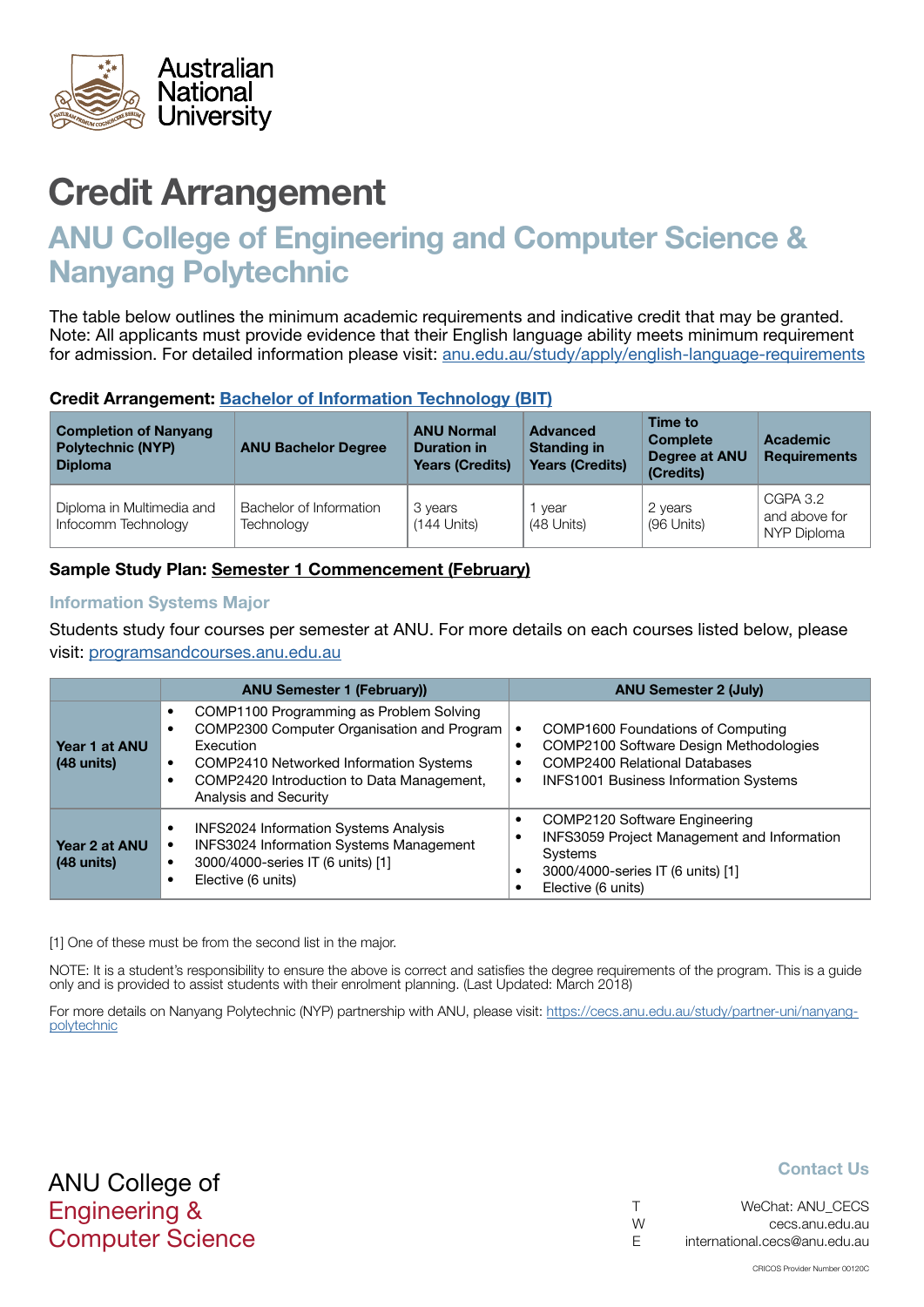<span id="page-9-0"></span>

# ANU College of Engineering and Computer Science & Nanyang Polytechnic

The table below outlines the minimum academic requirements and indicative credit that may be granted. Note: All applicants must provide evidence that their English language ability meets minimum requirement for admission. For detailed information please visit: [anu.edu.au/study/apply/english-language-requirements](http://anu.edu.au/study/apply/english-language-requirements)

## Credit Arrangement: Bachelor of Information Technology (BIT)

| <b>Completion of Nanyang</b><br><b>Polytechnic (NYP)</b><br><b>Diploma</b> | <b>ANU Bachelor Degree</b>            | <b>ANU Normal</b><br><b>Duration in Years</b><br>(Credits) | Advanced<br><b>Standing in</b><br><b>Years (Credits)</b> | Time to<br><b>Complete</b><br>Degree at ANU<br>(Credits) | <b>Academic</b><br><b>Requirements</b>   |
|----------------------------------------------------------------------------|---------------------------------------|------------------------------------------------------------|----------------------------------------------------------|----------------------------------------------------------|------------------------------------------|
| Diploma in Multimedia and<br>Infocomm Technology                           | Bachelor of Information<br>Technology | 3 years<br>$(144$ Units)                                   | vear<br>(48 Units)                                       | 2 years<br>(96 Units)                                    | CGPA 3.2<br>and above for<br>NYP Diploma |

# Sample Study Plan: Semester 2 Commencement (July)

#### Information Systems Major

Students study four courses per semester at ANU. For more details on each courses listed below, please visit: [programsandcourses.anu.edu.au](http://programsandcourses.anu.edu.au/program/BIT)

|                                       | <b>ANU Semester 1 (February))</b>                                                                                                                                                                                                              | <b>ANU Semester 2 (July)</b>                                                                                                                                                                                     |
|---------------------------------------|------------------------------------------------------------------------------------------------------------------------------------------------------------------------------------------------------------------------------------------------|------------------------------------------------------------------------------------------------------------------------------------------------------------------------------------------------------------------|
| Year 1 at ANU<br>$(24 \text{ units})$ |                                                                                                                                                                                                                                                | COMP1100 Programming as Problem Solving<br>$\bullet$<br>COMP1600 Foundations of Computing<br>$\bullet$<br><b>COMP2400 Relational Databases</b><br>٠<br><b>INFS1001 Business Information Systems</b><br>$\bullet$ |
| Year 2 at ANU<br>$(48 \text{ units})$ | COMP2100 Software Design Methodologies<br>$\bullet$<br><b>COMP2410 Networked Information Systems</b><br>COMP2420 Introduction to Data Management,<br><b>Analysis and Security</b><br><b>INFS2024 Information Systems Analysis</b><br>$\bullet$ | COMP2120 Software Engineering<br>٠<br><b>INFS3059 Project Management and Information</b><br>٠<br>Systems<br>3000/4000-series IT (6 units) [1]<br>٠<br>Elective (6 units)                                         |
| Year 3 at ANU<br>$(24 \text{ units})$ | COMP2300 Computer Organisation and Program<br>$\bullet$<br>Execution<br><b>INFS3024 Information Systems Management</b><br>3000/4000-series IT (6 units) [1]<br>$\bullet$<br>Elective (6 units)<br>$\bullet$                                    |                                                                                                                                                                                                                  |

[1] One of these must be from the second list in the major.

NOTE: It is a student's responsibility to ensure the above is correct and satisfies the degree requirements of the program. This is a quide only and is provided to assist students with their enrolment planning. (Last Updated: March 2018)

For more details on Nanyang Polytechnic (NYP) partnership with ANU, please visit: https://cecs.anu.edu.au/study/partner-uni/nanyangpolytechnic

ANU College of Engineering & Computer Science

| $\top$ | WeChat: ANU CECS              |
|--------|-------------------------------|
| W      | cecs.anu.edu.au               |
| E      | international.cecs@anu.edu.au |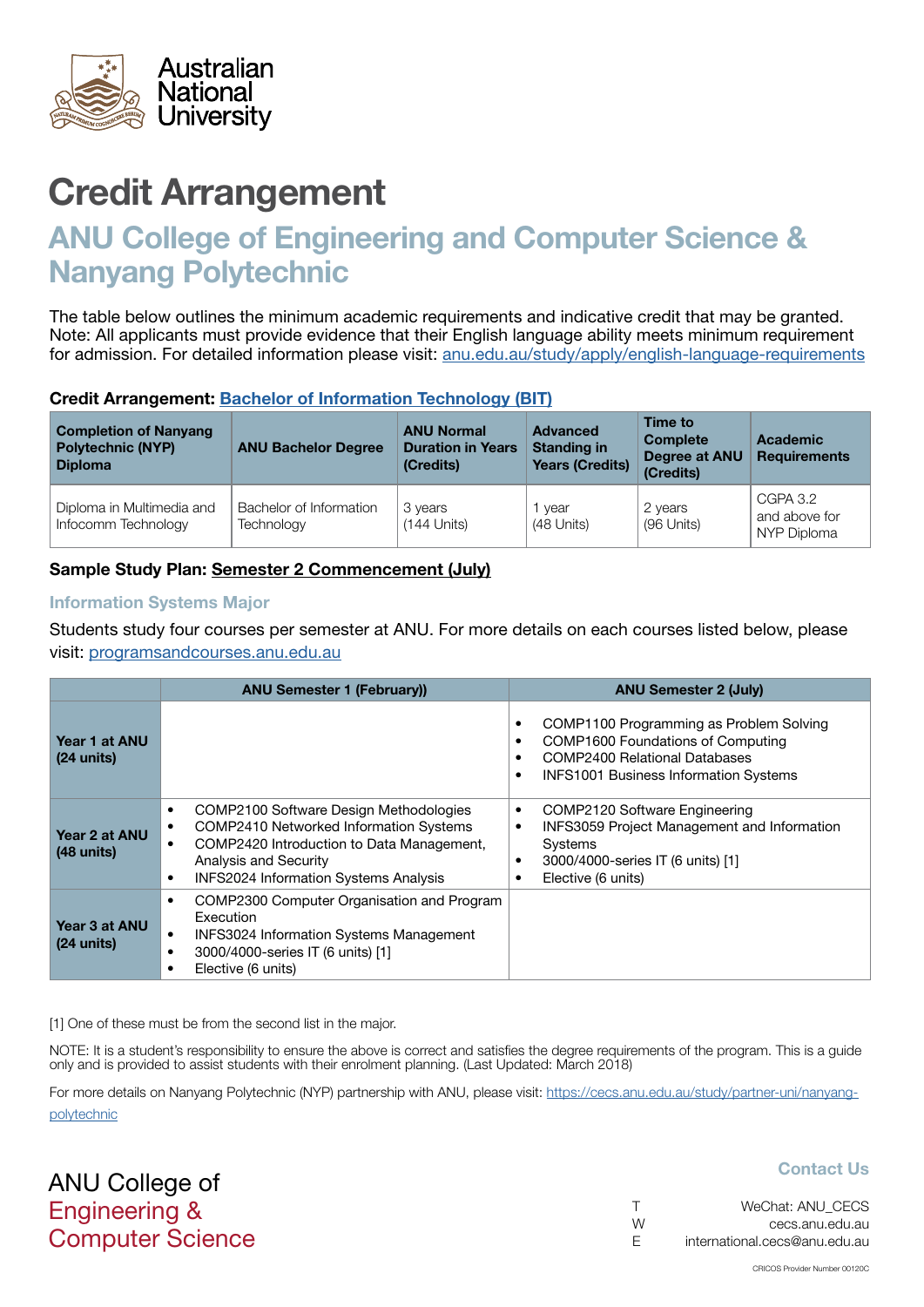<span id="page-10-0"></span>

# ANU College of Engineering and Computer Science & Nanyang Polytechnic

The table below outlines the minimum academic requirements and indicative credit that may be granted. Note: All applicants must provide evidence that their English language ability meets minimum requirement for admission. For detailed information please visit: [anu.edu.au/study/apply/english-language-requirements](http://anu.edu.au/study/apply/english-language-requirements)

## Credit Arrangement: Bachelor of Information Technology (BIT)

| <b>Completion of Nanyang</b><br><b>Polytechnic (NYP)</b><br><b>Diploma</b> | <b>ANU Bachelor Degree</b>            | <b>ANU Normal</b><br><b>Duration in</b><br><b>Years (Credits)</b> | <b>Advanced</b><br><b>Standing in</b><br><b>Years (Credits)</b> | Time to<br><b>Complete</b><br><b>Degree at ANU</b><br>(Credits) | Academic<br><b>Requirements</b>          |
|----------------------------------------------------------------------------|---------------------------------------|-------------------------------------------------------------------|-----------------------------------------------------------------|-----------------------------------------------------------------|------------------------------------------|
| Diploma in Multimedia and<br>Infocomm Technology                           | Bachelor of Information<br>Technology | 3 years<br>$(144$ Units)                                          | vear<br>(48 Units)                                              | 2 years<br>(96 Units)                                           | CGPA 3.2<br>and above for<br>NYP Diploma |

# Sample Study Plan: Semester 1 Commencement (February)

#### Software Development Major

Students study four courses per semester at ANU. For more details on each courses listed below, please visit: [programsandcourses.anu.edu.au](http://programsandcourses.anu.edu.au/program/BIT)

|                               | <b>ANU Semester 1 (February))</b>                                                                                                                                                                           | <b>ANU Semester 2 (July)</b>                                                                                                                                               |
|-------------------------------|-------------------------------------------------------------------------------------------------------------------------------------------------------------------------------------------------------------|----------------------------------------------------------------------------------------------------------------------------------------------------------------------------|
| Year 1 at ANU<br>$(48$ units) | COMP1100 Programming as Problem Solving<br>COMP2300 Computer Organisation and Program<br>Execution<br>COMP2420 Introduction to Data Management,<br>$\bullet$<br>Analysis and Security<br>Elective (6 units) | COMP1600 Foundations of Computing<br>COMP2100 Software Design Methodologies<br>COMP2120 Software Engineering<br>COMP3900 Human Computer Interface Design and<br>Evaluation |
| Year 2 at ANU<br>$(48$ units) | COMP3120 Managing Software Development<br>COMP3500 Software Engineering Project<br>Major (6 units) [1]<br>$\bullet$<br>Elective (6 units)                                                                   | COMP2310 Systems, Networks and Concurrency<br>٠<br>COMP3500 Software Engineering Project<br>COMP3600 Algorithms<br>Elective (6 units)                                      |

[1] Must be from the second list in the major.

NOTE: It is a student's responsibility to ensure the above is correct and satisfies the degree requirements of the program. This is a guide only and is provided to assist students with their enrolment planning. (Last Updated: March 2018)

For more details on Nanyang Polytechnic (NYP) partnership with ANU, please visit: https://cecs.anu.edu.au/study/partner-uni/nanyangpolytechnic

ANU College of Engineering & Computer Science

|   | WeChat: ANU CECS              |
|---|-------------------------------|
| W | cecs.anu.edu.au               |
| F | international.cecs@anu.edu.au |